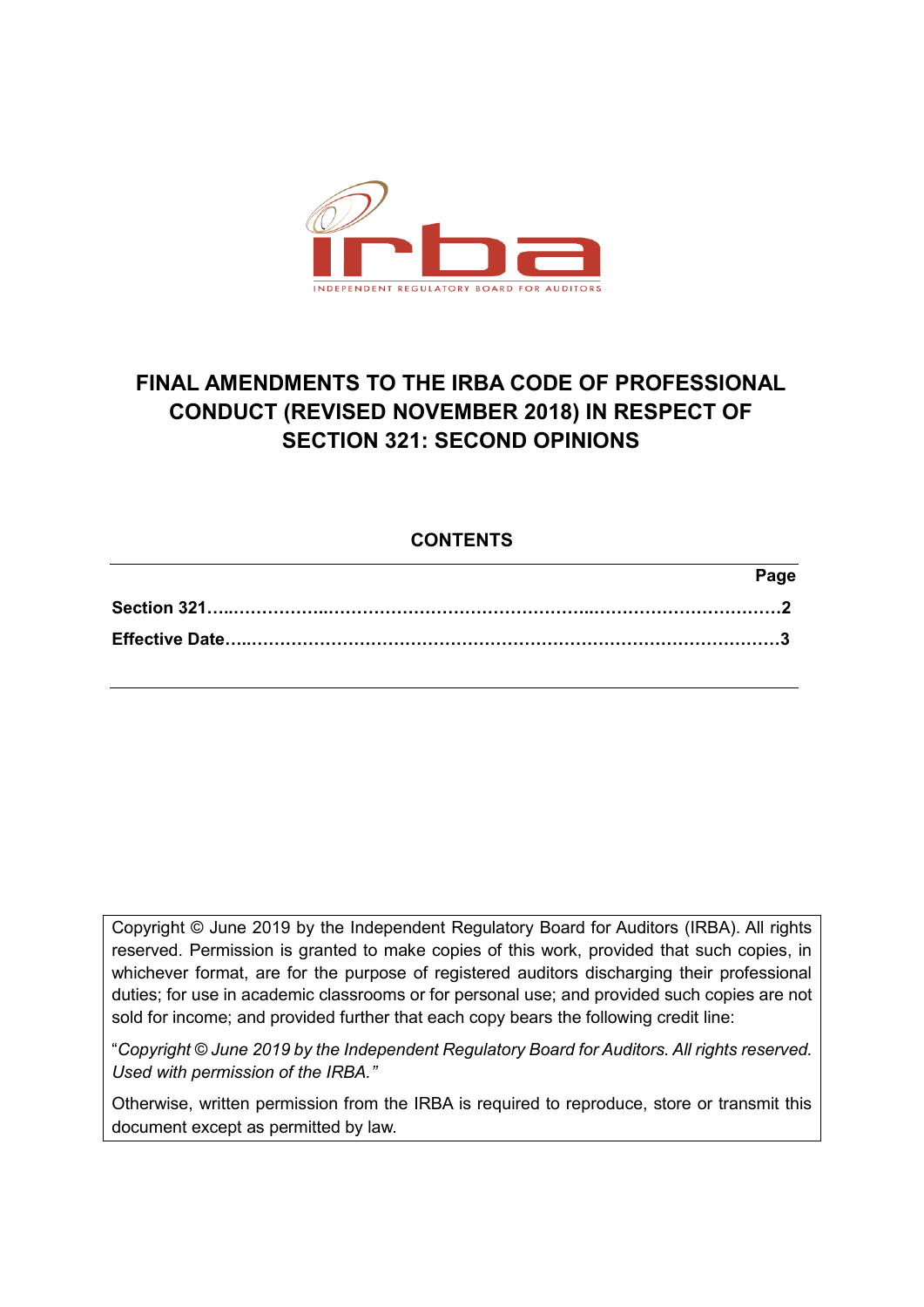## **FINAL AMENDMENTS TO THE IRBA CODE (REVISED NOVEMBER 2018) IN RESPECT OF SECTION 321: SECOND OPINIONS**

| <b>DEFINITIONS</b>                           |                                                                                                                                                                                                                                                                                                                                                                                                                                                                                                                                                                                                                                                                                                                                                                                                                                           |                                                                                                                                                                                                                                                                                                                                                                                                           |  |  |
|----------------------------------------------|-------------------------------------------------------------------------------------------------------------------------------------------------------------------------------------------------------------------------------------------------------------------------------------------------------------------------------------------------------------------------------------------------------------------------------------------------------------------------------------------------------------------------------------------------------------------------------------------------------------------------------------------------------------------------------------------------------------------------------------------------------------------------------------------------------------------------------------------|-----------------------------------------------------------------------------------------------------------------------------------------------------------------------------------------------------------------------------------------------------------------------------------------------------------------------------------------------------------------------------------------------------------|--|--|
| Predecessor accountant                       |                                                                                                                                                                                                                                                                                                                                                                                                                                                                                                                                                                                                                                                                                                                                                                                                                                           | A registered auditor who most recently held an audit appointment or carried out<br>accounting, tax, consulting or similar professional services for a client, where<br>there is no existing accountant.                                                                                                                                                                                                   |  |  |
| Might                                        |                                                                                                                                                                                                                                                                                                                                                                                                                                                                                                                                                                                                                                                                                                                                                                                                                                           | This term is used in the Code to denote the possibility of a matter arising, an<br>event occurring or a course of action being taken. The term does not ascribe<br>any particular level of possibility or likelihood when used in conjunction with a<br>threat, as the evaluation of the level of a threat depends on the facts and<br>circumstances of any particular matter, event or course of action. |  |  |
| <b>SECTION 321</b>                           |                                                                                                                                                                                                                                                                                                                                                                                                                                                                                                                                                                                                                                                                                                                                                                                                                                           |                                                                                                                                                                                                                                                                                                                                                                                                           |  |  |
| <b>SECOND OPINIONS</b>                       |                                                                                                                                                                                                                                                                                                                                                                                                                                                                                                                                                                                                                                                                                                                                                                                                                                           |                                                                                                                                                                                                                                                                                                                                                                                                           |  |  |
| <b>Introduction</b>                          |                                                                                                                                                                                                                                                                                                                                                                                                                                                                                                                                                                                                                                                                                                                                                                                                                                           |                                                                                                                                                                                                                                                                                                                                                                                                           |  |  |
| 321.1                                        | Registered auditors are required to comply with the fundamental principles and apply the<br>conceptual framework set out in Section 120 to identify, evaluate and address threats.                                                                                                                                                                                                                                                                                                                                                                                                                                                                                                                                                                                                                                                        |                                                                                                                                                                                                                                                                                                                                                                                                           |  |  |
| 321.2                                        | Providing a second opinion to an entity that is not an existing <i>audit</i> client might create a self-<br>interest or other threat to compliance with one or more of the fundamental principles. This<br>section sets out specific requirements and application material relevant to applying the<br>conceptual framework in such circumstances.                                                                                                                                                                                                                                                                                                                                                                                                                                                                                        |                                                                                                                                                                                                                                                                                                                                                                                                           |  |  |
| <b>Requirements and Application Material</b> |                                                                                                                                                                                                                                                                                                                                                                                                                                                                                                                                                                                                                                                                                                                                                                                                                                           |                                                                                                                                                                                                                                                                                                                                                                                                           |  |  |
| <b>General</b>                               |                                                                                                                                                                                                                                                                                                                                                                                                                                                                                                                                                                                                                                                                                                                                                                                                                                           |                                                                                                                                                                                                                                                                                                                                                                                                           |  |  |
| 321.3 A1                                     | A registered auditor might be asked to provide a second opinion on the application of<br>accounting, auditing, reporting or other standards or principles to (a) specific circumstances<br>relating to an entity, or (b) transactions by or on behalf of a company or of an entity, that is<br>not an existing <i>audit</i> client. The second opinion could relate to a matter that has been<br>considered, or might be expected to have been, or might be expected to be considered by<br>that client's existing or predecessor accountant. A threat, for example, a self-interest threat<br>to compliance with the principle of professional competence and due care, might be created<br>if the second opinion is not based on the same facts that the existing or predecessor<br>accountant had, or is based on inadequate evidence. |                                                                                                                                                                                                                                                                                                                                                                                                           |  |  |
| 321.3 A2                                     | A factor that is relevant in evaluating the level of such a self-interest threat is the<br>circumstances of the request and all the other available facts and assumptions relevant to<br>the expression of a professional judgement.                                                                                                                                                                                                                                                                                                                                                                                                                                                                                                                                                                                                      |                                                                                                                                                                                                                                                                                                                                                                                                           |  |  |
| 321.3 A3                                     |                                                                                                                                                                                                                                                                                                                                                                                                                                                                                                                                                                                                                                                                                                                                                                                                                                           | Examples of actions that might be safeguards to address such a self-interest threat include:                                                                                                                                                                                                                                                                                                              |  |  |
|                                              |                                                                                                                                                                                                                                                                                                                                                                                                                                                                                                                                                                                                                                                                                                                                                                                                                                           | With the client's permission, obtaining information from the existing or predecessor<br>accountant and confirming that the facts relevant to the issue are complete.                                                                                                                                                                                                                                      |  |  |